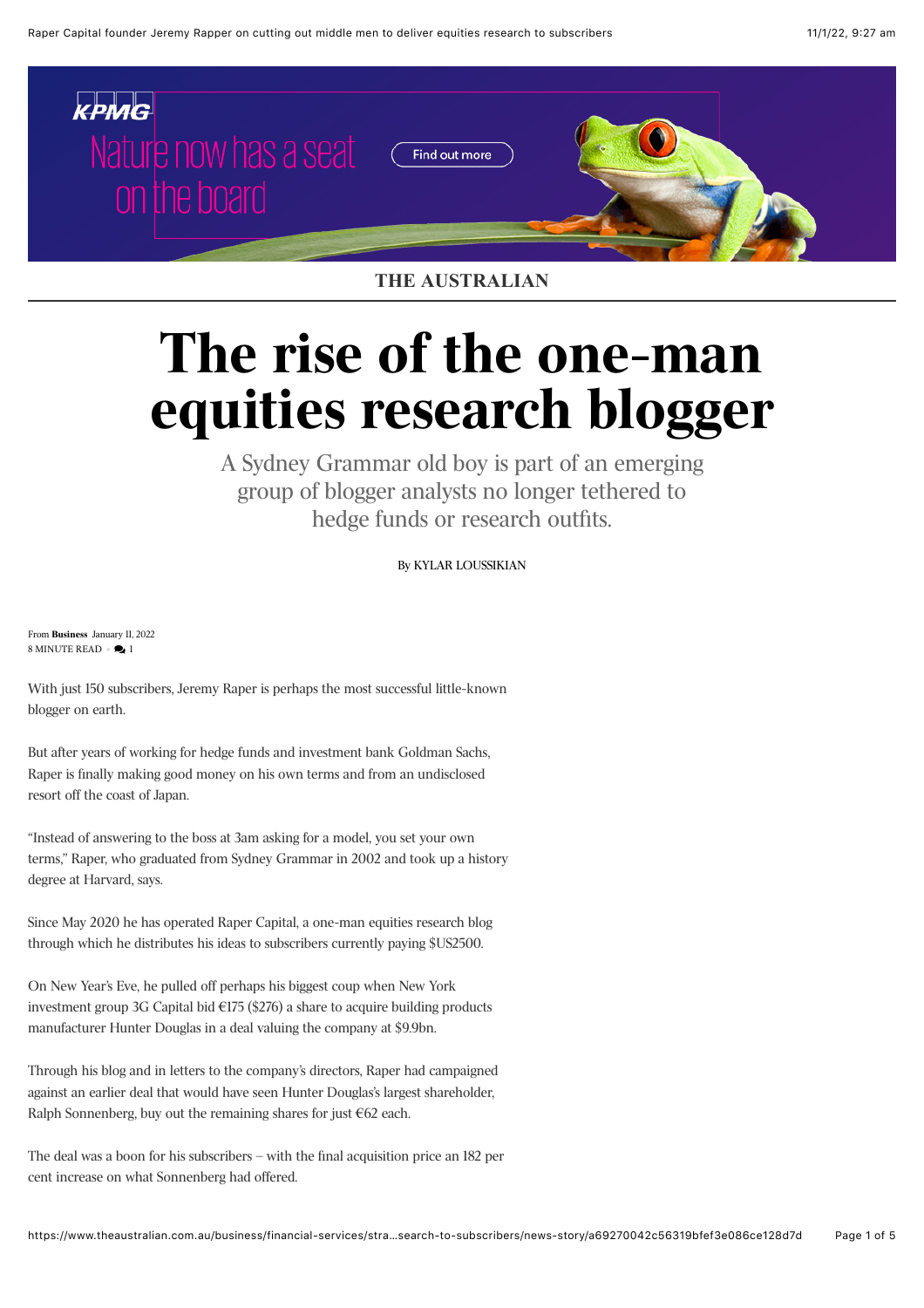Raper is part of an emerging ecosystem of equities analysts no longer tethered to hedge funds or research outfits. Instead, they use blogs or Substack (a digital newsletter publishing platform), contribute to the crowd-funded financial strategies community Seeking Alpha and appear on podcasts.

"I think Substacks and the like are here to stay, and that they're going to be a huge growth industry," says Andrew Walker, a New York-based blogger and podcaster who, after spending time at JP Morgan and McKinsey, now runs his own fund, Rangeley Capital.

"We'll see lots of people out of college starting research services to make a name for themselves," Walker tells The Australian.

"I think we'll see lots of buysiders starting Substacks as a way to stay engaged in between jobs as well as a way to market themselves for future opportunities."

In some ways, the new world of Substacks and blogs are an uneasy mix of investment newsletter – a source of stock advice decades old, made notorious by Rene Rivkin's Rivkin Report – and the aggressive short-selling analysis more recently popularised by outfits like Muddy Waters Research.

Those analysts shot to notoriety in 2011 with a devastating critique of Canadianlisted Chinese plantation operator Sino-Forest Corporation. Following a lengthy criminal investigation, the Ontario Securities Commission said the company and some of its executives had committed fraud.

Since that time, that model has been used by a string of sell-side researchers to varying degrees of success. The leak of a report, prepared for clients by VGI Partners, alleging serious concerns about the ASX-listed Slater & Gordon, resulted in a serious crisis for the company from which it never recovered. J Capital, more recently, has been forced to apologise for publishing research questioning the potential of Vulcan Energy.

For Raper, the public campaign against Hunter Douglas was an exception – he made a deliberate decision to cap the number of subscribers to his blog, and his ideas, to 150. "The value of the content diminishes the more subscribers you have," he says. "If you have too many subscribers the price will go up or down, and not everyone can invest at reasonable levels.

"I'm not really trying to market my service or grow, but I am trying to grow my Twitter audience because the main reason that the Hunter Douglas situation worked out so well was because I managed to mobilise my audience and my audience had grown to the point where I had 20,000 followers." Of course, he adds, his subscribers did have a head start on others.

"The main newsletter business is to find undervalued stocks, maybe smaller companies, mid-cap companies where the liquidity is limited," Raper says. "Hunter Douglas was a bit of an exception because that was an engagement campaign … once my subscribers are fully positioned, I am better off discussing it broadly because it's a vote of shareholders."

Over three letters to the company's independent board directors, Raper warned the deal to sell to the majority shareholder – Sonnenberg owned 93 per cent – was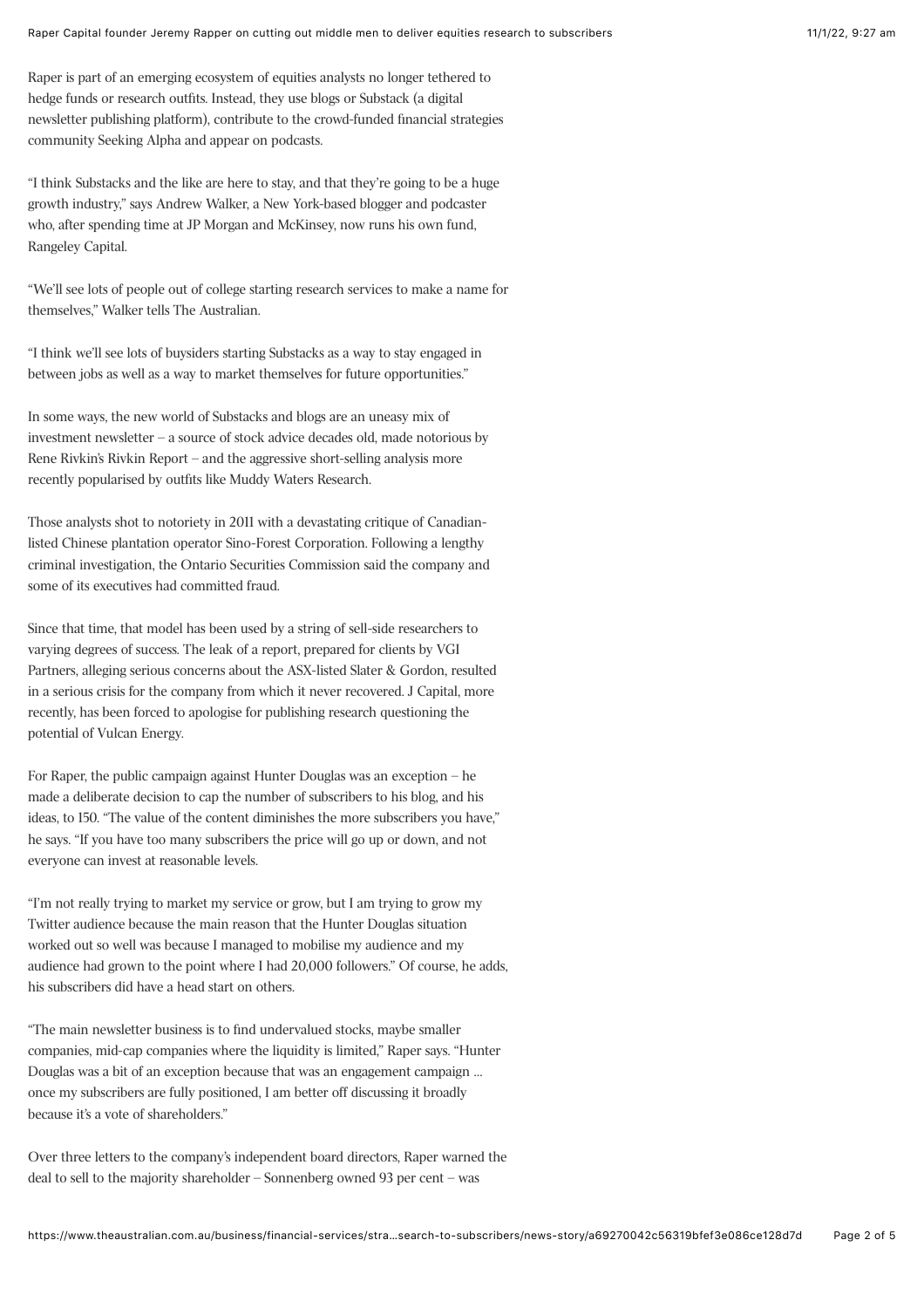unfair and would be rejected by shareholders, many of which he had recommended acquire the stock and vote no.

"The board is certainly aware at this point that every informed minority investor in the company rejects both the premise and the price of this shambolic deal," he wrote in one letter sent in May.

"And yet, the board still decided to support this revised offer without consulting … major minority shareholders, let alone the minority group, for substantive discussions," it continued.

For Raper, it was clear upside.

"I try to find situations where it is very difficult to lose money, or unlikely to lose a lot of money even if you get things wrong because they are so cheap," he says.

"The Hunter Douglas example, when I first bought shares at €65-€66, there was a €62 bid on the table. So I am essentially risking  $€3$  a share thinking that if they are forced to revise the deal higher I could make €30 or €40 a share."

His subscribers? The vast majority are high-net-worth individuals, although there are occasional family office operators and some small institutions, Raper says.

"Why would you work for a hedge fund at \$200,000 a year and some, maybe, upside, on a great year but risk getting fired in a bad year when – if you are honestly that good – you can build a similar revenue stream as your base salary and earn similar upside through investing over time with a much better lifestyle on the way," Raper says, adding that he invests his own money in his ideas.

It wasn't always this lucrative, however. Raper started publishing on Seeking Alpha – a jumble of analysis and stock picking – as he attempted to build a track record to use as a fundraising tool.

"Once you publish something, it's very hard to remove it from online," he says. "Your arse is kind of hanging out there once it is up, for better or for worse. At the time I thought if I published 10 ideas a year and got six or seven right, people would see me as a credible analyst over time, and I could use it as a fundraising tool, a marketing tool for raising third party capital."

It didn't really take on. But in early 2020, as the Covid-19 pandemic hit, Raper decided locking down the content might at least provide a basic salary to support his young family. He immediately found 60 subscribers at an annual rate of \$US1500.

"It's kind of disintermediating the hedge fund model a bit, but it is obviously contingent on doing good work and I was fortunate that I had already been doing this for many years and built up a base of readers. I felt I had a strong credibility in the online research marketplace," Raper says.

Andrew Walker, of Rangeley Capital, was at university when he first began writing online under a pseudonym. Now he runs Yet Another Value Blog – and a podcast where he features many of the best-known names in the world of online sell-side research – which he launched a year after his fund.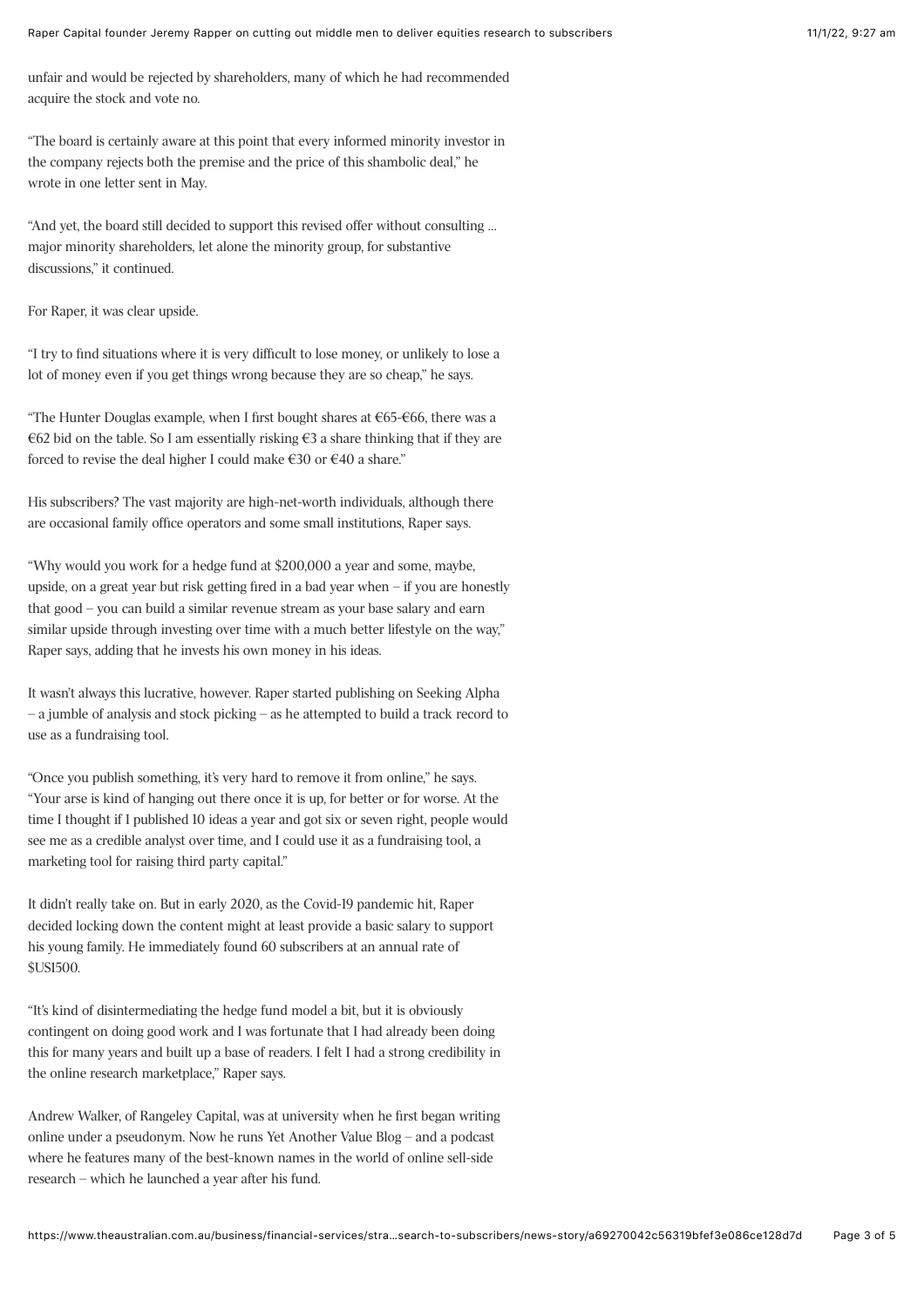Some of the content is for subscribers only, but others are freely available. "Look, I get it takes time to turn a tech company around. Twitter had a lot of technical debt, and you don't just solve that overnight. But they still can't do even simple things right," Walker writes in a recent post. "It's been a rough month for Peloton; the company got slaughtered on their earnings and then raised a bunch of capital at unfortunate prices … but I'm still bullish on the company long term," he writes in another.

He has about 10,000 subscribers to the free newsletter and several hundred premium users.

"It's a mix of individual investors (generally high net worth), institutional investors (ranging from tiny hedge funds to multibillion-dollar behemoths), and retired institutional investors (i.e. someone who used to run a large fund, but now just manages their own money/family office)," Walker tells The Australian by email.

"Some readers/subscribers I talk to almost every week; others maybe once a year or not at all."

In some ways, it is the professionalisation of the blogs that have floated around online for several years. For three years, until they signed off in 2018, the anonymous Australian equities research publishing on Find The Moat was well read by local fund managers.

"Some of you would have figured out that I sit 'off the grid' from the investment community at large. This is true," the blogger wrote when signing off in 2018, explaining he had since been hired by an equities fund manager.

Then there were others who were not anonymous. Forager Funds – now with more than \$408m under management – put its name to an aggressive 2015 blog post accusing Anchorage Capital of "the greatest private equity heist of all time" when the private equity group publicly listed Dick Smith Electronics. The company, one of the best-known consumer retail brands, collapsed shortly after the post was published. The name is now owned by Kogan.com.

But they were few and far between – at least compared to the large volume of premium subscription equities research services now available online.

Like Walker, Raper – through Raper Capital – also runs his own money. As for the ideas, they come from a variety of sources, he says.

"I turn over a lot of rocks. I've been doing this for a lot of years and I know a lot of people and what to look for," Raper says.

"I throw out a lot of things very quickly. In terms of Hunter Douglas specifically, it was written up on another site but I understood the potential of the idea and the set-up and that there was an engagement that was waiting to happen, and I decided to take that up.

"The real skill is knowing when to throw money at what idea.

"I started my career at Goldman Sachs in Tokyo. Right now I could give you a list of 50 to 100 stocks trading in Japan at 70 per cent below fair value.